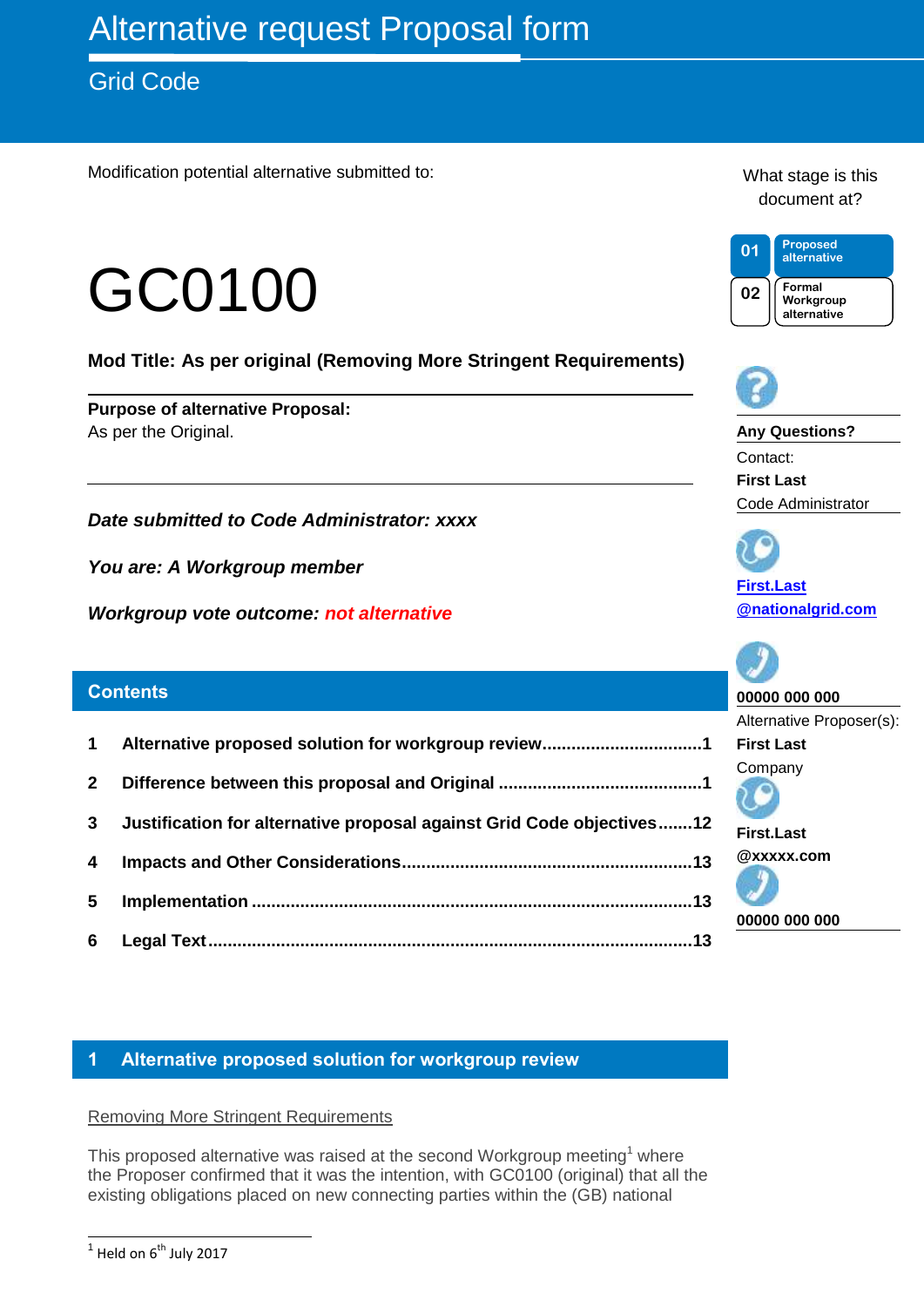network codes (such as, but not limited to, the Grid Code, the Distribution Code, the Engineering Requirements, the CUSC etc.,) would continue (with the GC0100 original proposal) to be applied to future parties connecting under the RfG, DCC and HVDC Network Codes. In other words, the obligations in those EU Network Codes would be applied to future parties connecting whilst retaining all existing national network code obligations. In short, it was not intended that, in principle, any obligations for future connecting parties would be removed from the national network codes as a result of the GC0100 original proposal.

However, a Workgroup member identified that this appeared to be incompatible with the requirements of the Third Package, and in particular Articles 8(7) and 21 of Regulation 714/2009<sup>2</sup>.

#### *Article 8(7)*

*"The network codes shall be developed for cross-border network issues and market integration issues and shall be without prejudice to the Member States' right to establish national network codes which do not affect cross-border trade."* [emphasis added]

#### *Article 21*

*"This Regulation shall be without prejudice to the rights of Member States to maintain or introduce measures that contain more detailed provisions than those set out herein or in the Guidelines referred to in Article 18."* [emphasis added]

The Workgroup member highlighted that when the RfG was first drafted by ENTSOE (noting that the proposer of GC0100, National Grid, was an active member of the RfG drafting team for ENTSOE) they had included an Article 7, which was subsequently deleted by the Commission on 14th January 2014.

That old Article 7 said the following:

*"This Network Code shall be without prejudice to the rights of Member States to maintain or introduce measures that contain more detailed or more stringent provisions than those set out herein, provided that these measures are compatible with the principles set forth in this Network Code."* [emphasis added]

Of particular relevance to the currently discussions are the parts emphasised in bold.

It was clear, by their drafting, that ENTSOE intended to be able to maintain (or introduce later) requirements contained in the exiting national network codes<sup>3</sup> where those requirements were (or could be in the future) more stringent than the provisions set out in the EU Network Codes.

The Commission explicitly removed this proposed wording by ENTSOE.

Shortly after the Commission's deletion of the old Article 7 in January 2014, and at the prompting of GB stakeholders (including the Workgroup member who raised this potential alternative) Ofgem enquired of the Commission as to why that article had been deleted.

In their response dated 28th February 2014, the Commission wrote to Ofgem in the following terms:

<sup>-</sup>2 <http://eur-lex.europa.eu/LexUriServ/LexUriServ.do?uri=OJ:L:2009:211:0015:0035:EN:PDF>

 $^3$  Such as, but not limited to, the Grid Code, the Distribution Code, the Engineering Requirements, the CUSC etc., in GB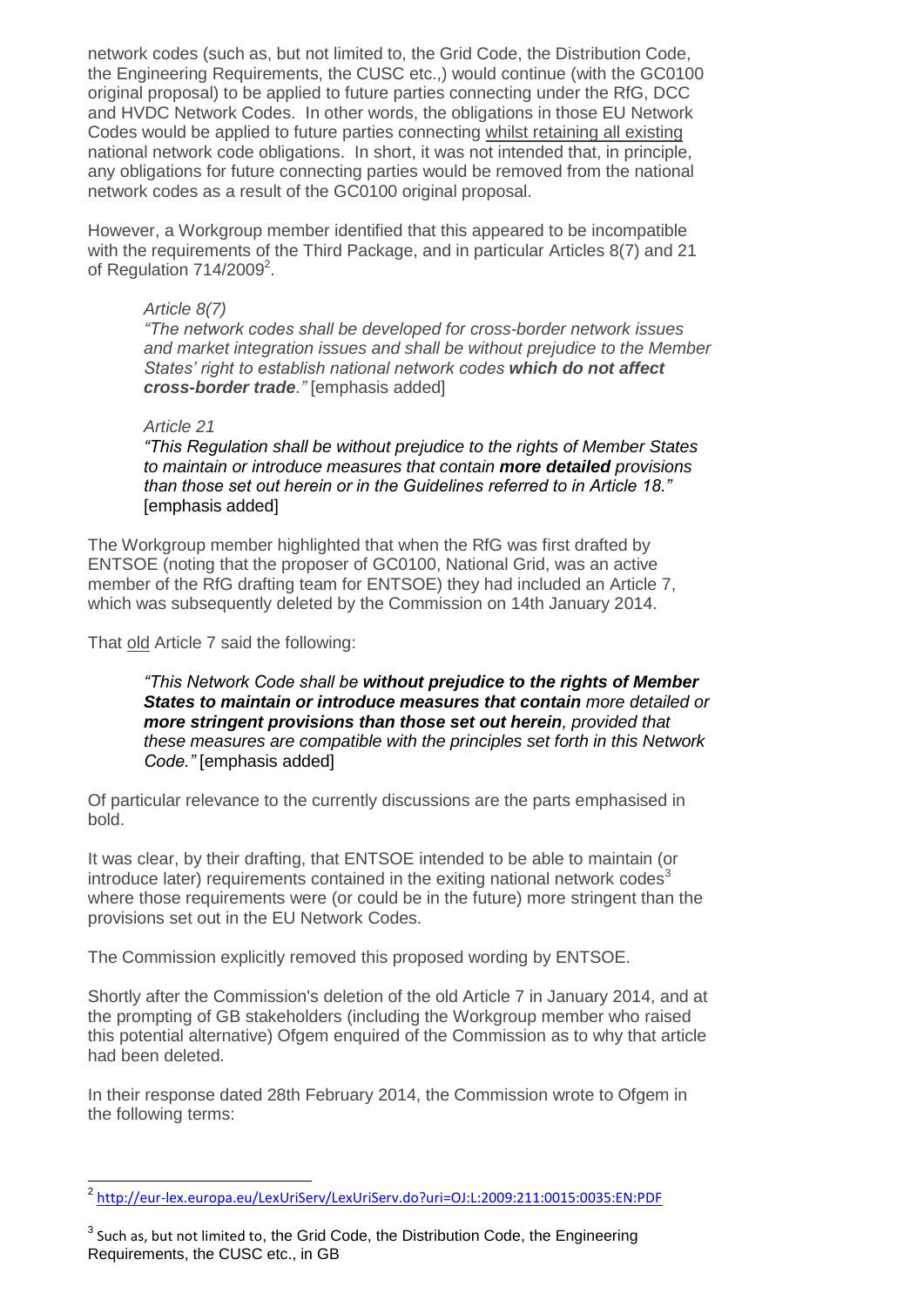*"1. that Article 21 of Regulation (EC) No 714/2009 already provided for the possibility for Member States to adopt more detailed measures and that there was thus no need to reiterate this possibility in the ENC RfG"* [emphasis added]

*"2. the adoption by Member States of measures more stringent than the ones of the ENC RfG (to the extent of measures with cross-border trade effect) would not be in line with Article 21 of Regulation (EC) No 714/2009, i.e. if the Member states were to adopt more stringent measures then it should be proved that there is no cross border trade effect of doing so"* [emphasis added]

This response was shared by Ofgem with GB stakeholders (including the proposer of GC0100, National Grid) shortly after.

Over a year later, on 26th June 2015, the RfG (and later the DCC and HVDC) Network Code was approved via the Comitology procedure, noting that in doing so, it:

*"…provide[s] a clear legal framework for grid connections, facilitate Union-wide trade in electricity, ensure system security, facilitate the integration of renewable electricity sources, increase competition and allow more efficient use of the network and resources, for the benefit of consumers*" 4 [emphasis added]

As part of that approval process an arrangement was put in place by DECC (later BEIS) and Ofgem to canvass GB stakeholder views (including from the proposer of GC0100, National Grid) on any 'red line' items that the stakeholder(s) believed that DECC and Ofgem should seek to change in each of the respective EU Network Code prior to its approval. The Workgroup member could not recall National Grid identifying, as one of its 'red line' items, the need to allow for more stringent obligations (to those set out in the EU Network Codes) being placed on future connecting parties in GB.

The Workgroup member was also unaware of any other TSO in other Member States having, likewise, raised any similar concerns in respect of more stringent obligations in the intervening seventeen month period (from mid January 2014 to late June 2015) as the RfG Network Code was proceeding though the approvals process.

Clearly in the intervening seventeen month period TSOs could , if they believed this issue to be important, have put forward 'more stringent' obligations if they were required; such as those, for example, needed for maintaining the security of the electrical system; for inclusion in the EU Network Codes. If this had been done at the time then, as such, they would not, in law, be 'more stringent' in terms of Article 8(7) or Article 21 as any obligation(s) would not be in the national network codes (but rather in the EU Network Codes). However, this was not done by the TSOs, despite there being time for them to do so if they wished.

As part of the implementation of the EU Network Codes arrangements have been put in place for stakeholder involvement going forward (this is, for example, set out in Article 11 of the RfG, Article 10 of the DCC and Article 11 of the HVDC).

As a result a ('combined') stakeholder committee for the three connections codes<sup>5</sup> (RfG, DCC and HVDC) was established in 2016. Chaired by ACER, with

**<sup>4</sup>**<br><sup>4</sup> RfG, 14<sup>th</sup> April 2016, Recital 3

<sup>5</sup> Further details, including papers / minutes etc., can be found at [https://www.entsoe.eu/major-projects/network-code-implementation/stakeholder](https://www.entsoe.eu/major-projects/network-code-implementation/stakeholder-committees/Pages/default.aspx)[committees/Pages/default.aspx](https://www.entsoe.eu/major-projects/network-code-implementation/stakeholder-committees/Pages/default.aspx)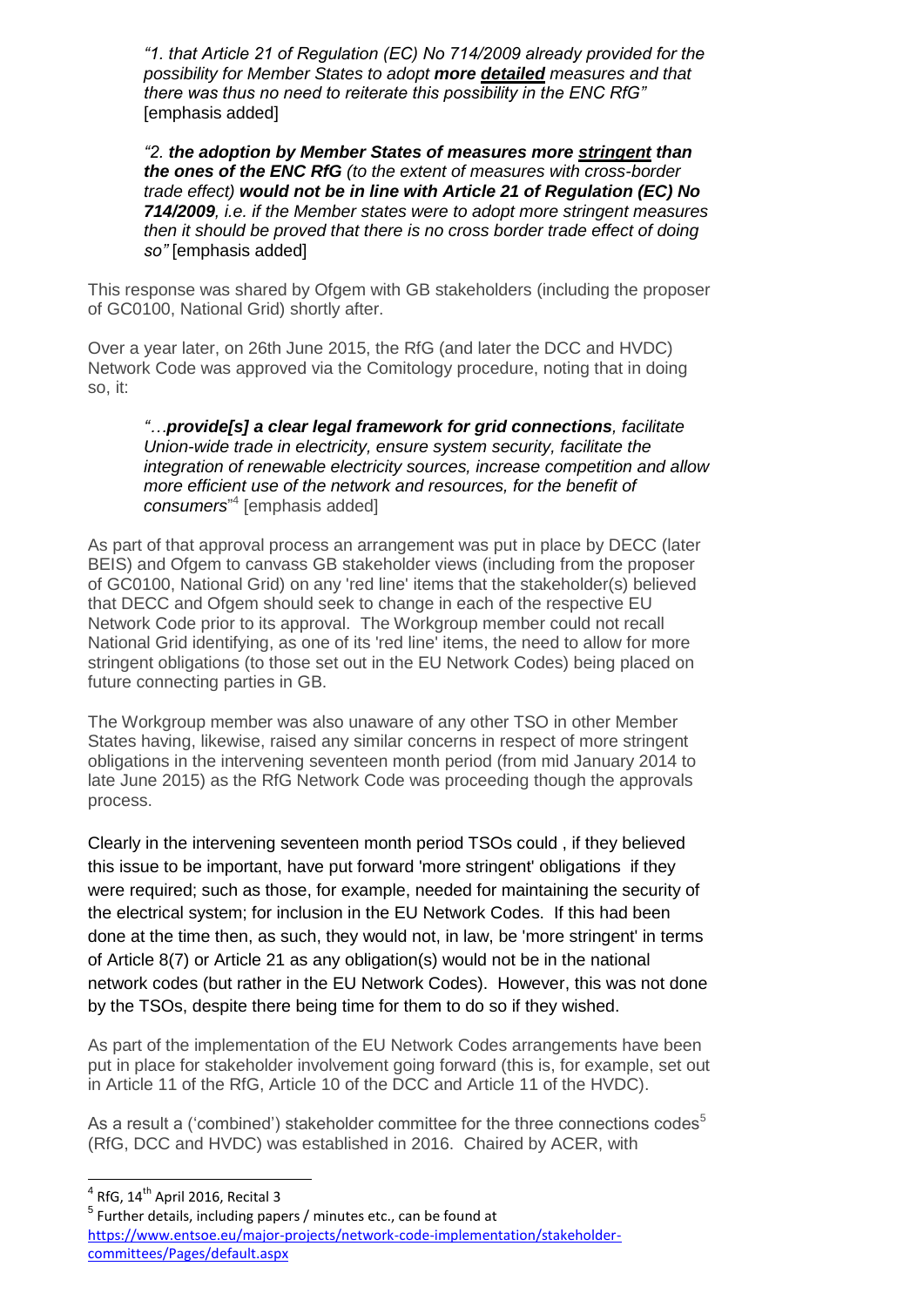secretariat support from ENTSOE it brings together pan European trade associations etc., of stakeholders with interest in the three EU Network Codes relating to connections.

One of the questions that arose early on in the life of the connections codes stakeholder committee was around applying more stringent requirements within the national network codes.

This question was posed to the Commission in the following terms:

#### *"Can a Member State impose more stringent requirements by a separate legislation than imposed by the network code Requirements for Generators (RfGNC)?"*

The Commission's answer to the question was provided in its presentation to the stakeholder committee on 8th September 2016 (which was subsequently repeated at the 9th December 2016 and 7th June 2017 meetings). The answer is as follows:

#### "•**In general, no – not outside of the values provided for in the code**. [emphasis added]

•But: "*the relevant system operator, in coordination with the relevant TSO, and the power-generating facility owner may agree on wider frequency ranges, longer minimum times for operation or specific requirements for combined frequency and voltage deviations to ensure the best use of the technical capabilities of a power-generating module, if it is required to preserve or to restore system security." Article 13.* [emphasis added]

•*"The network codes shall be developed for cross-border network issues and market integration issues and shall be without prejudice to the Member States' right to establish national network codes which do not affect cross-border trade." Article 8, Regulation 714.*" [emphasis added]

This issue had also been brought to the attention of GB stakeholders (including the proposer of GC0100, National Grid) in the spring of 2014 via a presentation which was given to meetings of the three relevant GB stakeholder bodies at that time (ECCAFF, JESG and the joint DECC/Ofgem Stakeholder Group).

That spring 2014 presentation was also shared with the GC0100 Workgroup prior to meeting  $3<sup>6</sup>$ . The Workgroup member highlighted a number of points in that presentation (some of which have been set out already in the above few paragraphs so are not repeated here), including:

*– Firstly: burden of proof to say a particular "more stringent" national measure (over and above the ones of the ENCs) does not affect cross border trade resides with the Member State (not stakeholders)*

*– Secondly: the presumption for all "more stringent" national measures (over and above the ones of the ENCs) is that they are not legally binding unless and until the Member State (not stakeholders) has "proved that there is no cross border trade effect"* <sup>7</sup> [emphasis added]

*"• In terms of Art 8 and Art 21 what do "...which do not affect cross-border trade..." and "... no cross border trade effect..."mean?*

 $\overline{a}$ 

 $^6$  Held on 3<sup>rd</sup> August 2017

 $<sup>7</sup>$  Slide titled 'Another point of view (3)'</sup>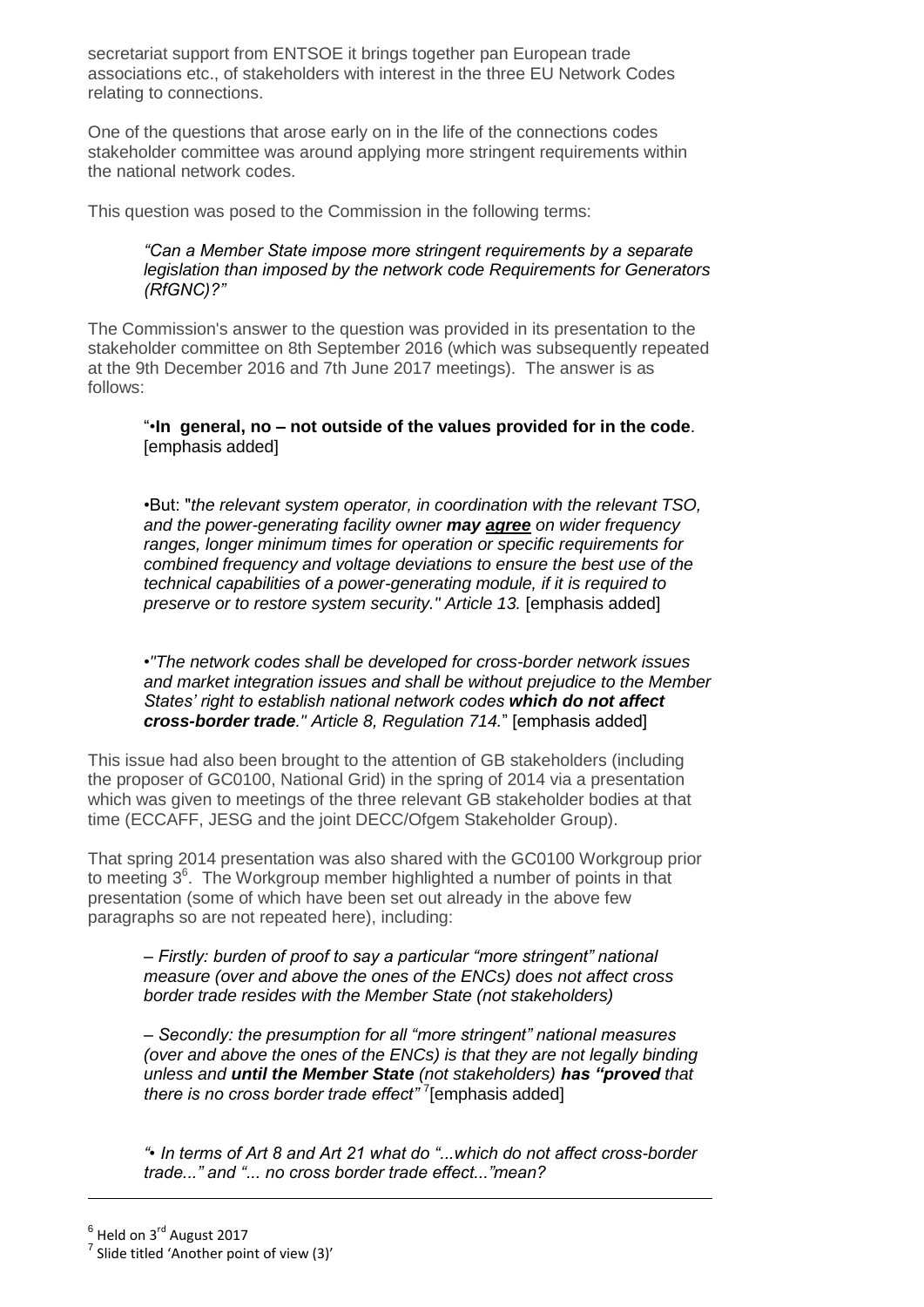*• Important to be mindful of very strong ENTSOe arguments about Type A generators – individually an 800W generator will not affect cross border trade but, cumulatively, they will have an affect on cross border trade" <sup>8</sup>*

*"• Single GB code\* requirement:*

*– on one generator, maybe a case of there being no cross border affect?*

*– cumulatively on multiple generators, a case that there is an affect?*

*• Multiple GB code\* requirements:*

- *– cumulatively on one generator, some cross border affect?*
- *– cumulatively on multiple generators, a clear affect?*

*• All GB code\* requirements:*

*– cumulatively on one generator, some cross border affect?*

*– cumulatively on multiple generators, a clear affect?*

*\* document(s) where national requirements are set out - such as GC, DC, DCUSA, BSC, CUSC, Engineering Recommendations (G59 / G83) etc." <sup>9</sup>*

In respect of the effect on cross border trade of obligating future connecting parties in GB, such as generators<sup>10</sup>, to meet more stringent requirements than those set out in the respective EU Network Code, the Workgroup member highlighted to the Workgroup twelve examples of additional costs etc., which, in that scenario, a generator could (would?) face.

These examples were:

*1) "pay for the extra obligations to be assessed and the solutions identified;*

*2) pay for the extra equipment or pay for the extra procedures to be developed to meet the extra obligations;*

*3) pay for the operation and maintenance of the extra equipment;*

*4) pay for the extra operational costs of the procedures (including extra staff);*

*5) pay for the extra equipment and procedures to be internally(\*) tested (prior to the network operator compliance testing);*

*6) pay for the network operator's compliance testing of the extra equipment and procedures;*

*7) have to include a risk premium for items (5) and (6) in terms of if the tests are failed or delayed and either (a) remedial actions / costs are incurred to put this right and / or (b) the delay results in the plant not commissioning on time (delaying the revenue income being received);*

*8) in respect of (7) if the tests under items (5) and (6) fail, then pay for the extra equipment/ procedures changes plus the (re) testing of these elements (or the full rerun of the testing);*

*9) pay for the replacement costs of the extra equipment either at the* 

 8 Slide titled 'Another point of view (4)'

 $^9$  Slide titled 'Another point of view (5)'

 $10$  But not limited to generators - the DCC Network Code concerns demand connections and the HVDC Network Code deals with the connection of HVDC systems.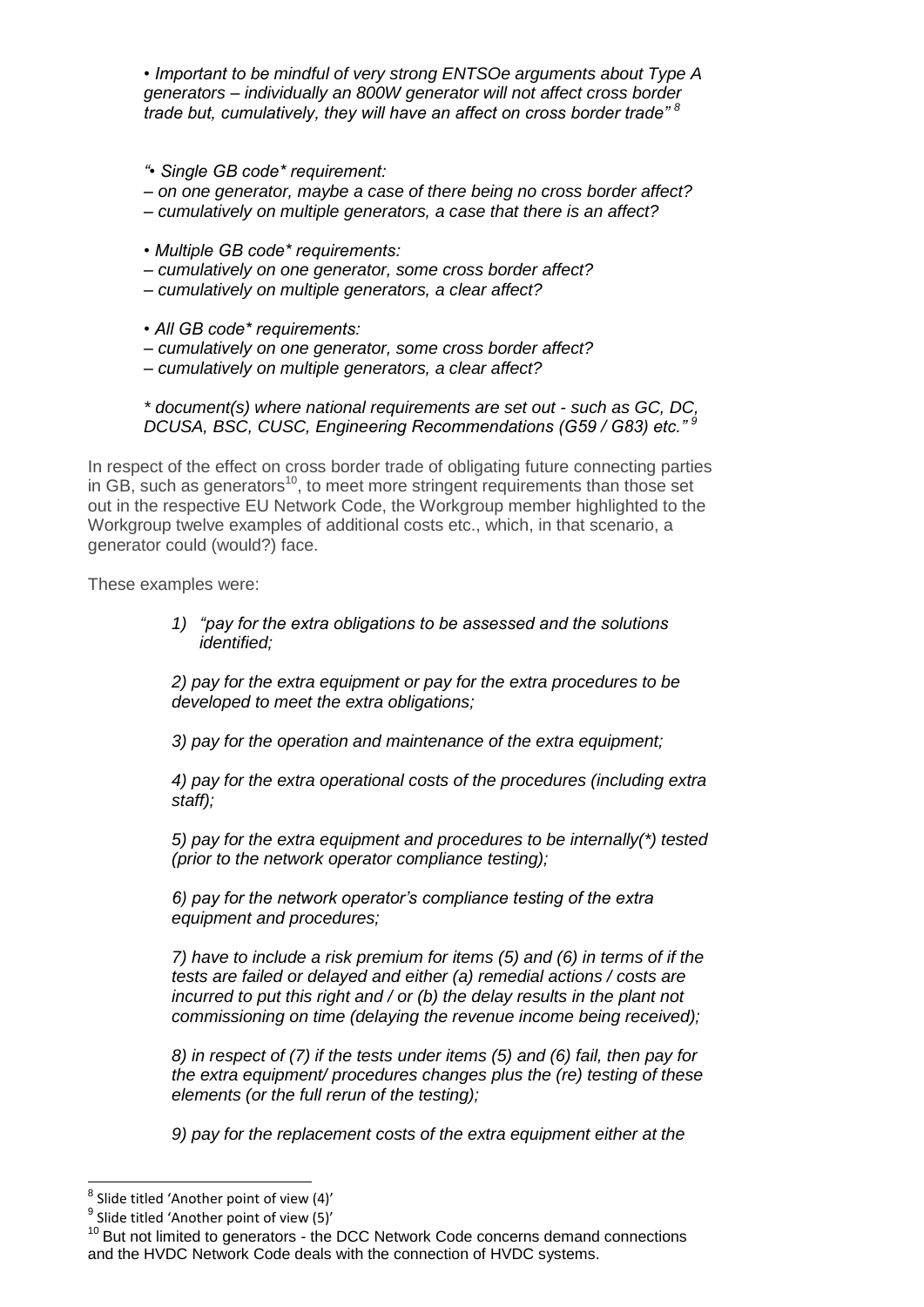*end of its design life or if the equipment fails during its operational lifetime;*

*10) have to include a risk premium for the failure of the extra equipment resulting in the plant being non compliant and the plant being placed off line till the repairs or replacement can be undertaken;*

*11) in terms of (10) pay for the (re) testing (internal and / or compliance) of the repaired / replaced extra equipment; and (last, but not least)*

*12) pay the capital cost for all these extra items above, noting that last time we look as an industry at this, the WACC of GB generators was over twice and in some cases more than quadruple that of network operators.* 

*(\*) the test is undertaken for the internal purposes of the generator, although the actual testing itself maybe undertake by an external provider, such as the equipment supplier."<sup>11</sup>*

The Workgroup member noted that this list is not comprehensive and that other generators may identify additional items that have, inadvertently, been omitted. (e.g costs associated with compliance with other codes such as mandatory participation in the balancing mechanism for 132 kV connected generators in Scotland > 10 MW) (?)

In the view of the Workgroup member it was clear that the cumulative effect, of all these additional costs<sup>12</sup>, on multiple generators in GB, would affect cross border trade; although the Workgroup member acknowledged, as per the Commission's statement<sup>13</sup> of 28th February 2014 to Ofgem, that it was not for the stakeholder, such as a generator, to prove that there was a cross border trade affect, but rather for *those who wish to apply more stringent requirements* (than those in the EU Network Codes) to prove that there is no cross border trade effect of doing so.

The Workgroup member was mindful that the GC0100 proposals would, in due course, be presented to the National Regulatory Authority (Ofgem) for determination. In this context, the Workgroup member was alive to the duty placed upon Ofgem (as the NRA for GB) "to ensure compliance with European Union Law". This was summarised under duties of the regulatory authority; in the Commission's interpretive note on Directive 2009/72 concerning the common rules for the internal market in Electricity (and the Gas equivalent) dated 22nd January  $2010^{14}$ ; in the following terms:

"Article 37(1)(b) of the Electricity Directive and Article 41(1)(b) of the Gas Directive state that the NRA has the duty of '*ensuring compliance of transmission and distribution system operators, and where relevant, system owners, as well as of any electricity and natural gas undertakings, with their obligations under this Directive and other relevant Community legislation, including as regards cross border issues*'.

It follows from this provision that, without prejudice to the rights of the European Commission as guardian of the Treaty on the functioning of the

-

<sup>&</sup>lt;sup>11</sup> Shared with the Workgroup by email on  $3^{rd}$  August 2017

 $12$  Arising from having to comply with the more stringent national network code obligations which go beyond what is required by the EU Network Code(s)

<sup>&</sup>lt;sup>13</sup> "if the Member states were to adopt more stringent measures then it should be proved that *there is no cross border trade effect of doing so*" 14

[https://ec.europa.eu/energy/sites/ener/files/documents/2010\\_01\\_21\\_the\\_regulatory\\_authorities](https://ec.europa.eu/energy/sites/ener/files/documents/2010_01_21_the_regulatory_authorities.pdf) [.pdf](https://ec.europa.eu/energy/sites/ener/files/documents/2010_01_21_the_regulatory_authorities.pdf)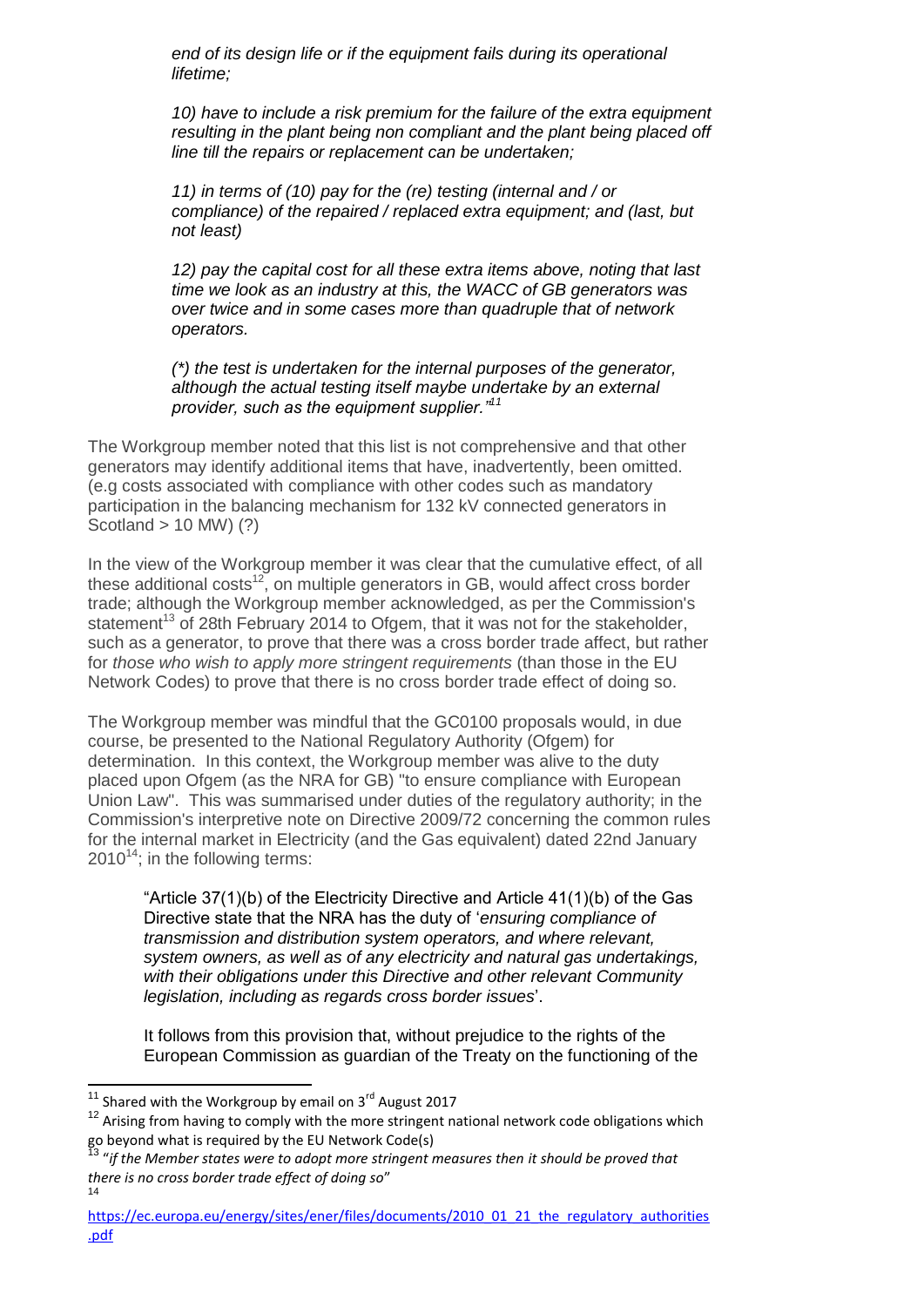European Union, the NRA is granted a general competence — and the resulting obligation — as regards ensuring general compliance with European Union law. The Commission's services are of the opinion that Article 37(1)(b) of the Electricity Directive, and Article 41(1)(b) of the Gas Directive, are to be seen as a provision guaranteeing that the NRA has the power to ensure compliance with the entire sector specific regulatory '*acquis communautaire*' relevant to the energy market, and this vis-à-vis not only the TSOs but any electricity or gas undertaking."<sup>15</sup>

In light of the above, and given the statement from the GC0100 Proposer noted at the start of this item; together with the presentations (and associated discussions of the 'more stringent' point in terms of compliance) at the  $24<sup>th</sup>$  July 2017 'Compliance with the RfG' hosted at the ENA; the Workgroup member believed that the original proposal (by virtue of not removing 'more stringent' requirements contained within the GB national network codes, that it was proposed to apply to future GB connecting parties) would be incompatible with EU law for the reasons set out above<sup>16</sup> and would thus also not better facilitate Grid Code Applicable Objective  $(d)^{17}$ :

#### *"To efficiently discharge the obligations imposed upon the licensee by this license and to comply with the Electricity Regulation and any relevant legally binding decisions of the European Commission and/or the Agency"*

Therefore, the Workgroup proposed to bring forward an alternative proposal to the GC0100 original proposal which would be to ensure that more stringent obligations contained within the GB national network codes would not be applicable to future connecting parties who fall within the scope of the RfG, DCC and HVDC Network Codes respectively; although, for the avoidance of doubt, those (GB) national network code obligations would continue to be applicable to 'existing' connected parties (as defined in the RfG, DCC and HVDC Network Codes respectively) unless and until they fall within the scope of the EU Network Codes for connection.

To set this in context the Workgroup member was mindful of the presentation given by the Proposer at the second Workgroup meeting setting out (in a tabular form) the items covered, in the case of generation, with the RfG Network Code for the four types of generation (A-D).

This table is shown below:

 $16$  As well as, potentially, with respect to Competition Law for the reasons outlined under Section 2 'Governance – Legal Requirements' in the GC0103 proposal: [http://www2.nationalgrid.com/UK/Industry-information/Electricity-codes/Grid](http://www2.nationalgrid.com/UK/Industry-information/Electricity-codes/Grid-code/Modifications/GC0103/)[code/Modifications/GC0103/](http://www2.nationalgrid.com/UK/Industry-information/Electricity-codes/Grid-code/Modifications/GC0103/)

<sup>-</sup> $15$  Found at pages 14-15 of the Commission's interpretive note.

 $17$  Or the Distribution Code equivalent Applicable Objective (iv).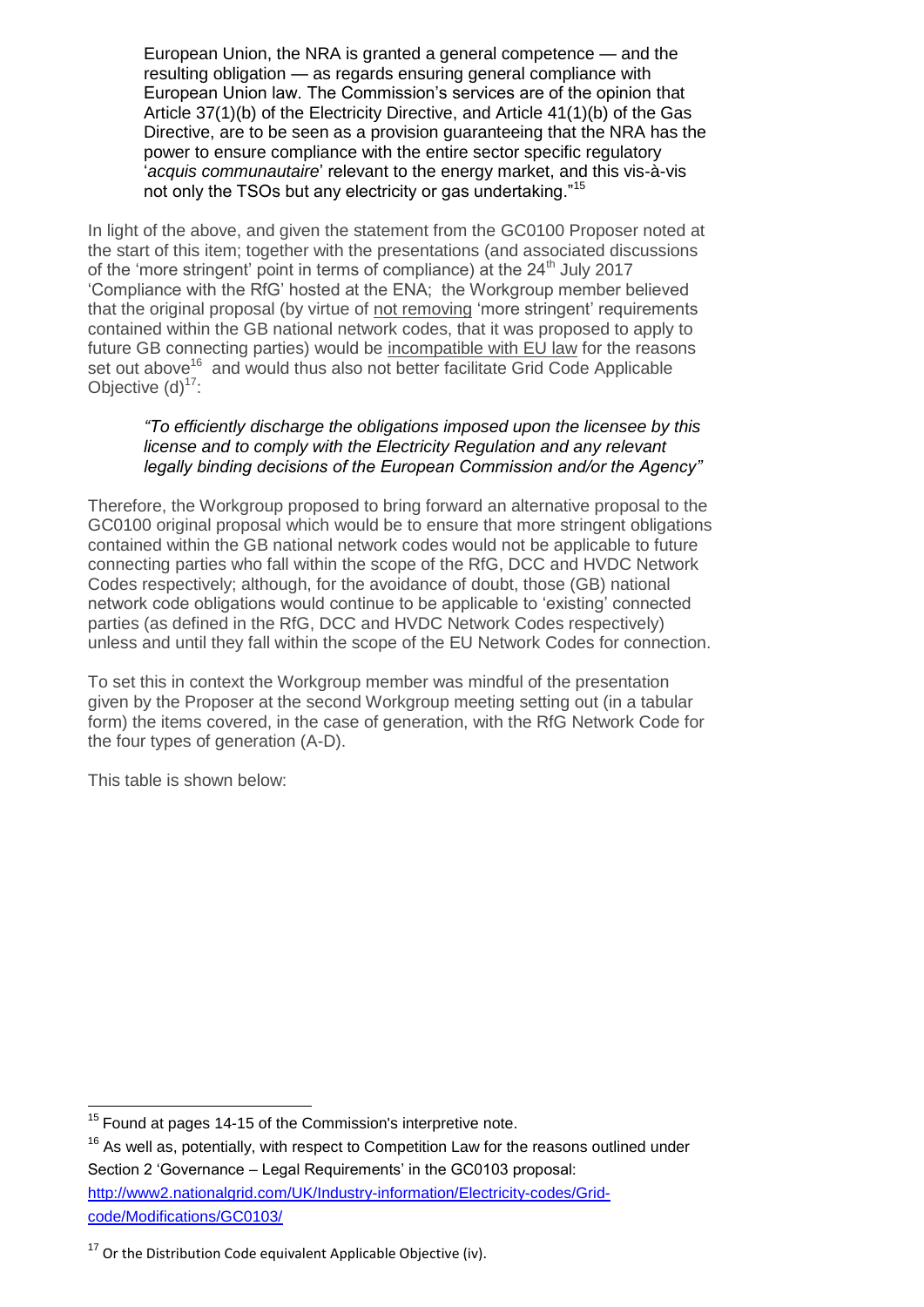| <b>Technical Requirements</b>                              | <u>Type</u> | <b>Type</b> | <b>Type</b> | <b>Type</b> |
|------------------------------------------------------------|-------------|-------------|-------------|-------------|
|                                                            |             | B           | c           | D           |
| <b>Operation across range of frequencies</b>               |             | ٠           |             |             |
| Rate of change of System Frequency (ROCOF)                 |             |             |             |             |
| <b>Limited Frequency Sensitive Mode Over Frequency</b>     |             |             |             |             |
| (LFSM-O)                                                   |             |             |             |             |
| <b>Output Power with falling Frequency</b>                 |             |             |             |             |
| Logic Interface (input port) to cease active power         |             |             |             |             |
| production                                                 |             |             |             |             |
| <b>Conditions for automatic reconnection</b>               |             |             |             |             |
| <b>Operation across range of frequencies</b>               |             |             |             |             |
|                                                            |             |             |             |             |
| Ability to reduce Active Power on instruction              |             |             |             |             |
| <b>Fault Ride Through and Fast Fault Current Injection</b> |             |             |             |             |
| <b>Conditions for automatic reconnection following</b>     |             |             |             |             |
| disconnection                                              |             |             |             |             |
| <b>Protection and Control</b>                              |             |             |             |             |
| <b>Operational Metering</b>                                |             |             |             |             |
| <b>Reactive Capability</b>                                 |             |             |             |             |
|                                                            |             |             |             |             |
| <b>Active Power Controlability</b>                         |             |             |             |             |
| <b>Frequency Response including LFSM-U</b>                 |             |             |             |             |
| <b>Monitoring</b>                                          |             |             |             |             |
| <b>Robustness</b>                                          |             |             |             |             |
| <b>System Restoration / Black Start</b>                    |             |             |             |             |
| <b>Simulation Models</b>                                   |             |             |             |             |
| <b>Rates of Change of Active Power</b>                     |             |             |             |             |
| Earthing                                                   |             |             |             |             |
| <b>Enhanced Reactive Capability and control</b>            |             |             |             |             |
|                                                            |             |             |             |             |
| <b>Voltage Ranges</b>                                      |             |             |             |             |
| <b>Enhanced Fault Ride Through</b>                         |             |             |             |             |
| <b>Synchronisation</b>                                     |             |             |             |             |
| <b>Excitation Performance</b>                              |             |             |             |             |
|                                                            |             |             |             |             |

Using this summary table, the Workgroup member identified that with the potential alternative that Type A generators would only be obligated, in terms of their connection to the grid, to those items shown in the table (and so on for Types B, C and D). All other items would be considered more stringent unless it could be proven that there was no cross border trade affect of obligating generators to comply with further obligations over and above those in the RfG (and likewise in terms of the DCC for Demand and the HVDC for HCDV connecting parties).

#### **Potential Alternative update following Workgroup Consultation**

GC0102 Potential Alternative to ensure that 'More Stringent Requirements' are not applied to GB Users.

In light of the discussions at the  $5<sup>th</sup>$  October 2017 Workgroup meeting and, in particular, the response to the Workgroup Consultation provided by Scottish Power (see extract below) the Workgroup member who had proposed the potential Alternative clarified the position.

In accordance with Article 5 of the Directive 2009/72/EC common rules for the internal market in electricity are submitted by the Member State to the Commission and these are relevant in terms of the RfG (as detailed in recital  $(2)^{18}$ ) and other Network Codes (as applicable).

<sup>-</sup> $18$  "..... In addition Article 5 of Directive 2009/72/EC of the European Parliament and of the Council (2) requires that Member States or, where Member States have so provided, regulatory authorities ensure, inter alia, that objective technical rules are developed which establish minimum technical design and operational requirements for the connection to the system. ..."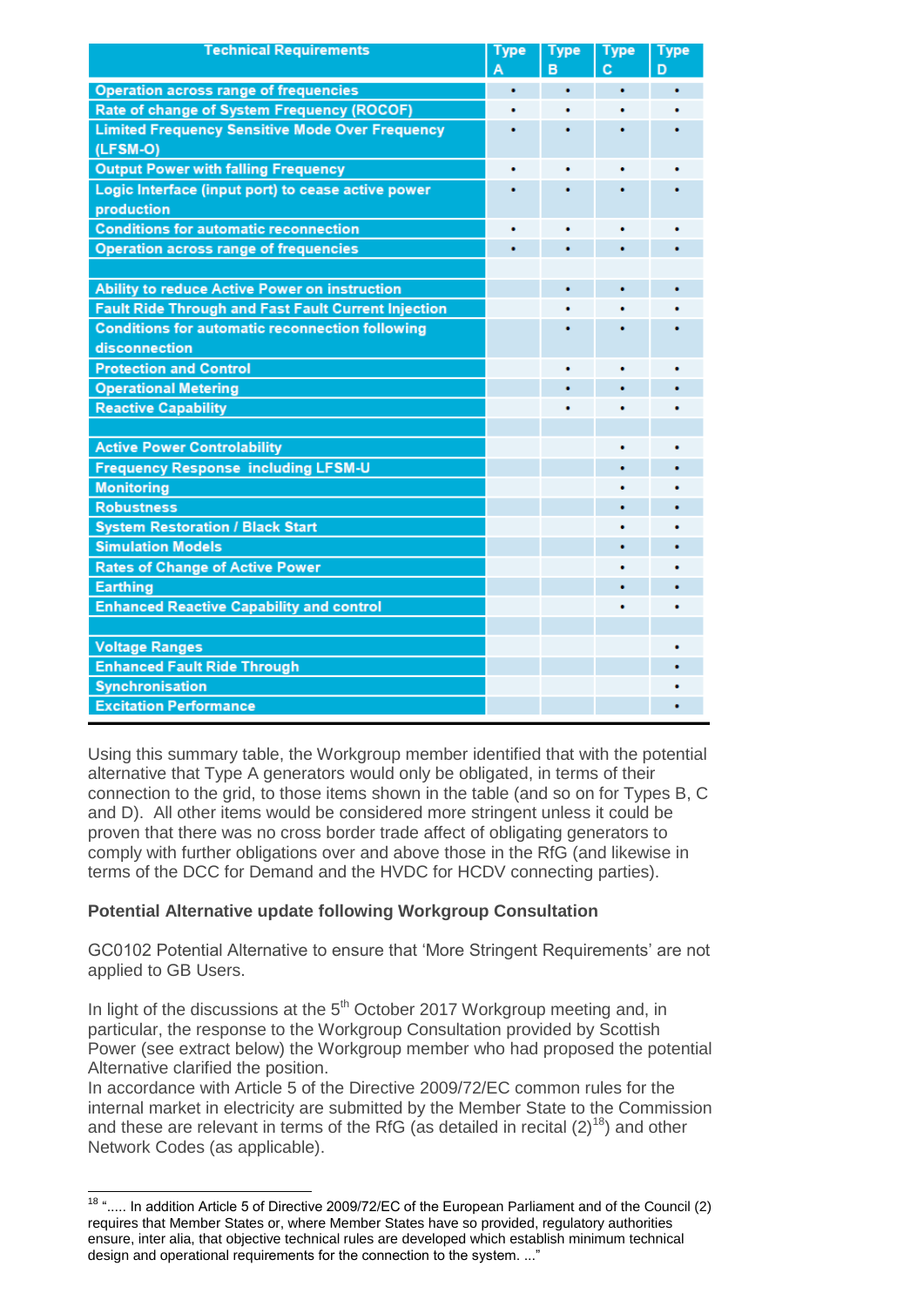It is understood that the (UK) Member State has submitted the necessary documentation, in accordance with Article 5 of 2009/72, to the Commission and therefore (i) any requirements set out in those submitted documents along with (ii) the requirements set out in the relevant Network Code(s) (such as the RfG for generators) would not, for the purposes of this potential Alternative, be considered as being 'more stringent'.

However, if as part of the Original Proposal GC0102 any additional requirement(s), over and above those set out in the documentation noted under (i) and (ii) above, were to be included in the solution (that is, within the legal text) then this would be considered as being 'more stringent'.

Therefore the potential Alternative would be the Original proposal solution, but excluding any of these 'more stringent' requirements.

What these 'more stringent' requirements' are (that will be removed from the Original, via this potential Alternative) can only be determined when a comprehensive mapping of the draft legal text for GC0102 to the actual Network Code article(s) and / or clause(s) etc., has been provided in order to cross check this alongside the Grid Code wording.

By way of illustration, the current version<sup>19</sup> of the GC0102 draft legal text includes the introduction of a '*Preliminary Operating Notice* (PON)'<sup>20</sup> as a new, additional, mechanism to facilitate the compliance process but which, firstly, does not form part of the existing GB national network codes or associated documents (i.e. those submitted in accordance with Article 5 of the Directive 2009/72) and, secondly, does not form part of the RfG requirements.

Therefore as this 'PON' requirement; for Type B and Type C generators; is 'more stringent' then, in the context of this potential Alternative for GC0102 this would be excluded from the Original proposal – that is, the Original would still go forward with this 'PON' wording included, whilst the Alternative would go forward with the 'PON' wording excluded from the legal text.

<sup>-</sup> $19$  As at 18<sup>th</sup> October 2017.

<sup>&</sup>lt;sup>20</sup> See ECP.1.1 (ii) and ECP.6B in the GC0102 draft legal text for further details.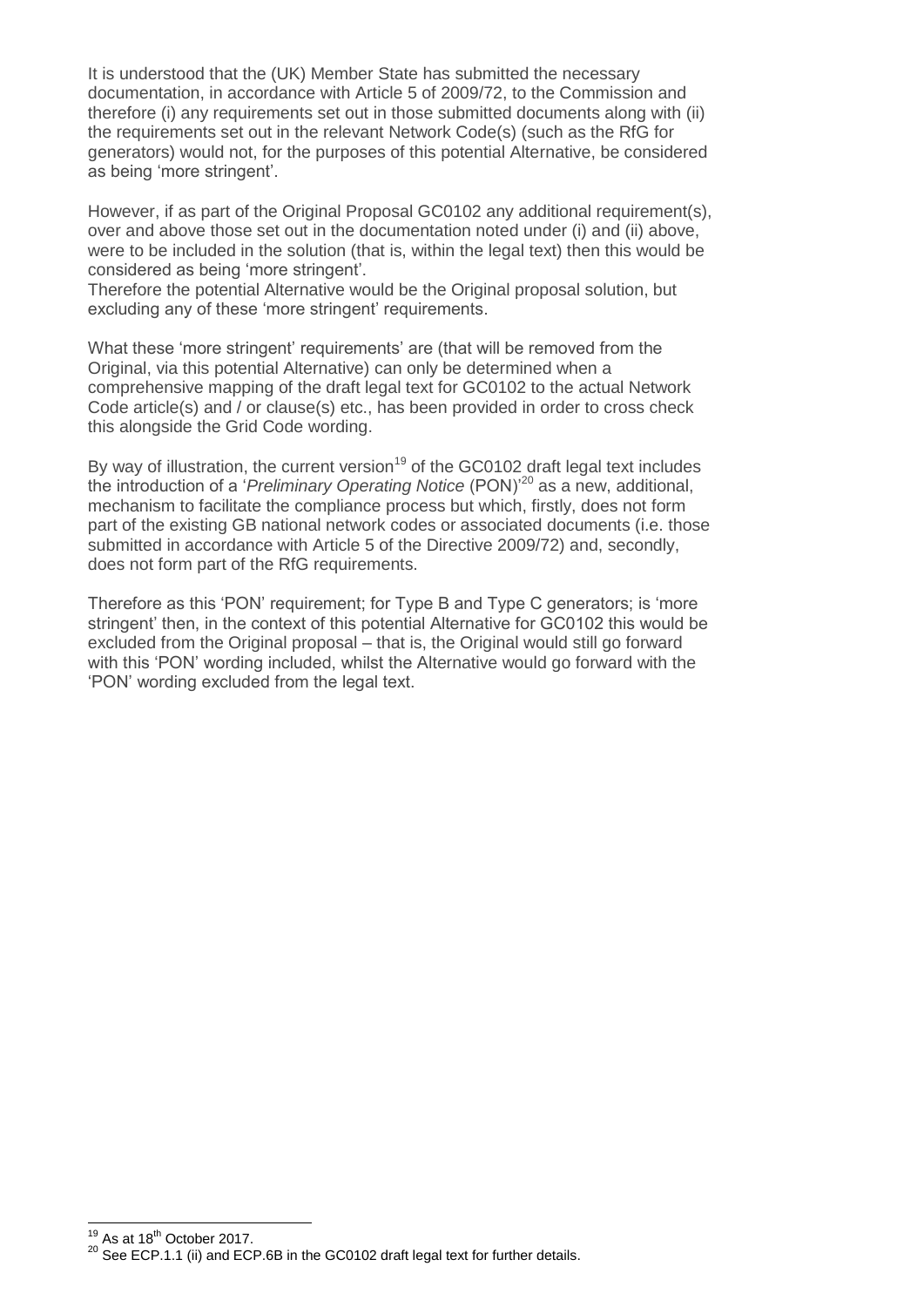[Extract from the ScottishPower Generation Ltd response to the Workgroup consultation, dated 2<sup>nd</sup> October 2017]

"Looking at the third package it consists of a number of directives and regulations, with the two key pieces of legislation relating to requirements on electricity providers being "Directive 2009/72/EC common rules for the internal market in electricity ..." and "Regulation 714/2009 on conditions for access to the network for cross-border exchanges in electricity ...".

These two pieces of legislation seem to split requirements into two with 2009/72/EC dealing with the safety and minimum technical requirements, whilst 714/2009 deals with setting cross-border rules on trade, energy flows and charging.

In terms of 2009/72/EC this was introduced in 2012 with GB responding indicating its minimum technical requirements were as follows "Article 5: Electricity Safety, Quality and Continuity Regulations 2002, Electricity Transmission Licence, Electricity Distribution Licence, Electricity Interconnector Licence attached. Technical codes including the Grid and Distribution Codes may be found at

#### *http://www.ofgem.gov.uk/Licensing/ElecCodes/Pages/ElecCode.aspx* "

Currently this consultation is dealing with the "Regulation 2016/631 Requirements for grid connection of generators" which has been produced as a deliverable from 714/2009. Given the scope of 714/2009 it is surprising that such a technically detailed version of 2016/631(RFG) has been produced on the bases of a three word title in Article 8 paragraph 6 (b) "network connection rules;", however we are where we are.

Specifically dealing with no more stringent requirements, this seems to be based on a premise that any technical requirements not included in the connection codes 2016/631(RFG), 2016/1388(DCC) or 2016/1447(HVDC) are more stringent, and hence is not permissible. As previously stated minimum technical requirements are detailed within 2009/72/EC and not 714/2009 which defines the criteria for 2016/631(RFG). This is further emphased in the opening whereas section of 2016/431(RFG) where item (2) second sentence states "..... In addition Article 5 of Directive 2009/72/EC of the European Parliament and of the Council (2) requires that Member States or, where Member States have so provided, regulatory authorities ensure, inter alia, that objective technical rules are developed which establish minimum technical design and operational requirements for the connection to the system. ..." . This indicates that 2016/631(RFG) is an addition to any rules set by 2009/72/EC. Moreover it is clear that it was not the indention for the new network codes to remove existing national codes as 714/2009 which defines the requirements for drafting the network codes has in Whereas (7) third sentence "The network codes prepared by the ENTSO for Electricity are not intended to replace the necessary national network codes for non-cross-border issues." Given the above there does not seem to be any justification for the premise that technical requirements not included in the network codes are more severe and should not be allowed.

In summary in GB the current accepted minimum technical standards appear to be the Electricity Safety, Quality and Continuity Regulations 2002, Electricity Transmission Licence, Electricity Distribution Licence, Electricity Interconnector Licence, the Grid and Distribution Codes with additional requirements of the network codes being added as they are enacted. The only issue which may exist is which version of the various documents is currently the approved version. Following the initial submission in 2012 there does not appear to be any clear evidence that the modification process in "Directive 98/34/EC laying down a procedure for the provision of information in the field of technical standards and regulations" has been followed."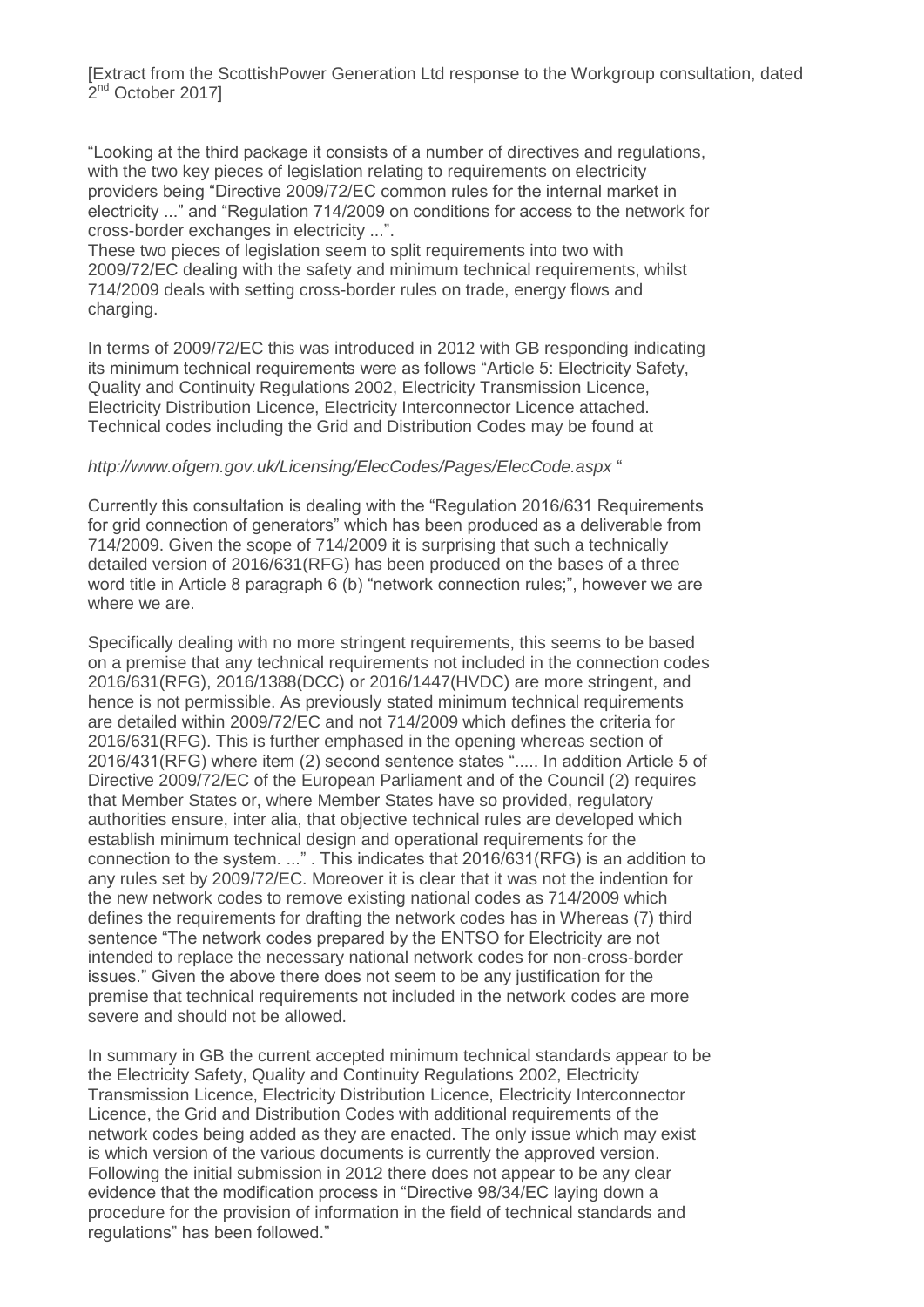#### **Workgroup Alternative Vote**

The GC0101 Workgroup met on the 21 November 2017 to assess whether the potential alternative outlined better facilitated the Grid Code Objectives than the baseline.

The Workgroup voted by majority that this proposal **does not** better facilitate the Grid Code objectives. The Chairman of the Workgroup stated that this potential alternative **did not** better facilitate the Grid Code Objectives and as such this potential alternative did not become a formal WACM. The Chairman noted that there had not been any specific examples provided by either the Proposer of the proposed alternative or any Workgroup members throughout the mapping session that was held on the 20 November 2017. She noted that as a result no legal text would be able to be drafted and added to the report for decision from the Authority.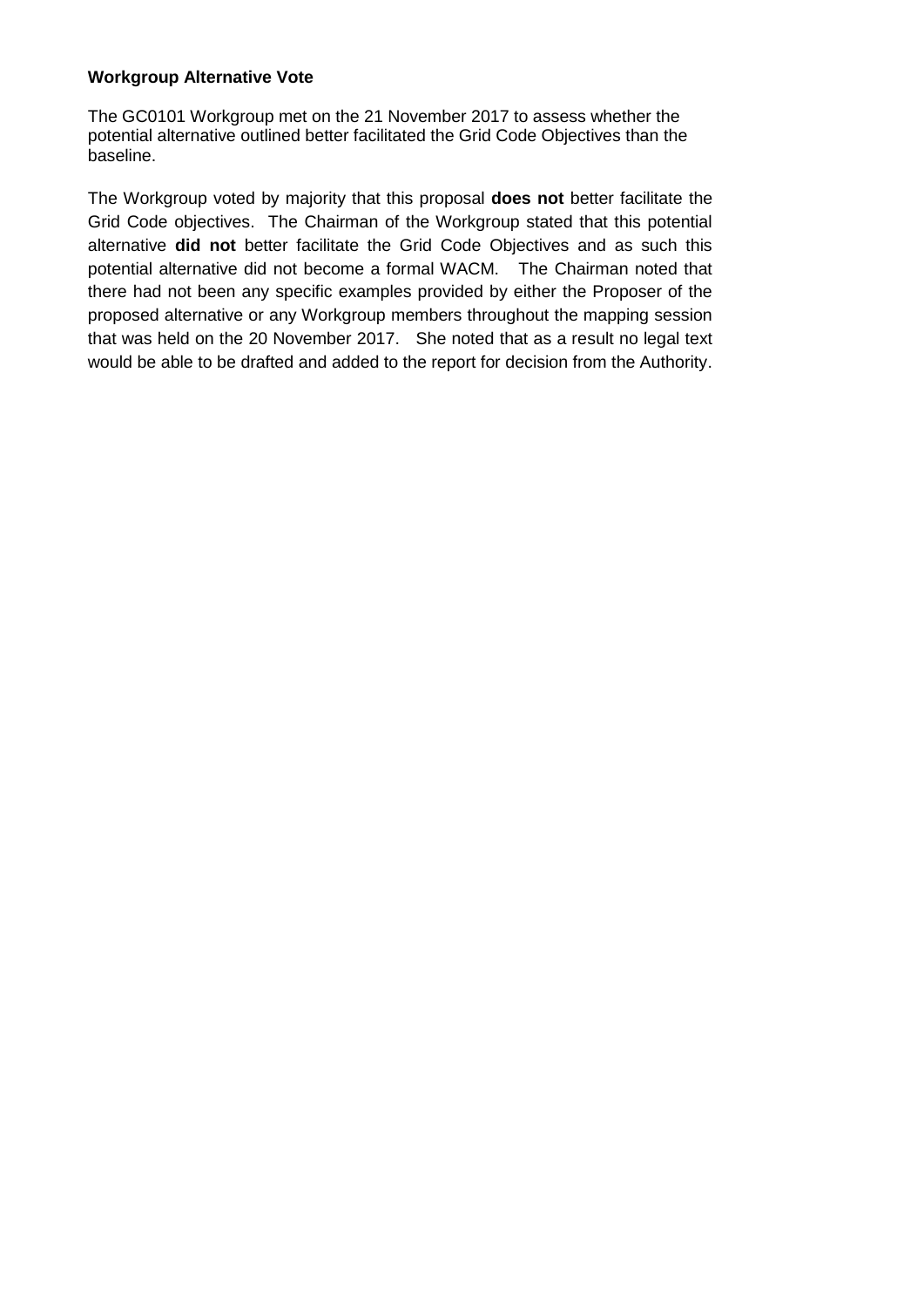# **2 Difference between this proposal and Original**

This proposal will ensure that the GB code changes set out in GC0100 are not more stringent than the requirements set out in the RfG.

# <span id="page-11-0"></span>**3 Justification for alternative proposal against Grid Code objectives**

As per original.

| Impact of the modification on the Relevant Objectives:                                                                                                                                                                                                                                                                                                                |                          |
|-----------------------------------------------------------------------------------------------------------------------------------------------------------------------------------------------------------------------------------------------------------------------------------------------------------------------------------------------------------------------|--------------------------|
| <b>Relevant Objective</b>                                                                                                                                                                                                                                                                                                                                             | <b>Identified impact</b> |
| To permit the development, maintenance and operation of an<br>efficient, coordinated and economical system for the transmission<br>of electricity                                                                                                                                                                                                                     | <b>Positive</b>          |
| To facilitate competition in the generation and supply of electricity<br>(and without limiting the foregoing, to facilitate the national<br>electricity transmission system being made available to persons<br>authorised to supply or generate electricity on terms which<br>neither prevent nor restrict competition in the supply or<br>generation of electricity) | <b>Positive</b>          |
| Subject to sub-paragraphs (i) and (ii), to promote the security and<br>efficiency of the electricity generation, transmission and<br>distribution systems in the national electricity transmission<br>system operator area taken as a whole                                                                                                                           | <b>Positive</b>          |
| To efficiently discharge the obligations imposed upon the<br>licensee by this license and to comply with the Electricity<br>Regulation and any relevant legally binding decisions of the<br>European Commission and/or the Agency; and                                                                                                                                | <b>Positive</b>          |
| To promote efficiency in the implementation and administration of<br>the Grid Code arrangements                                                                                                                                                                                                                                                                       | <b>Positive</b>          |